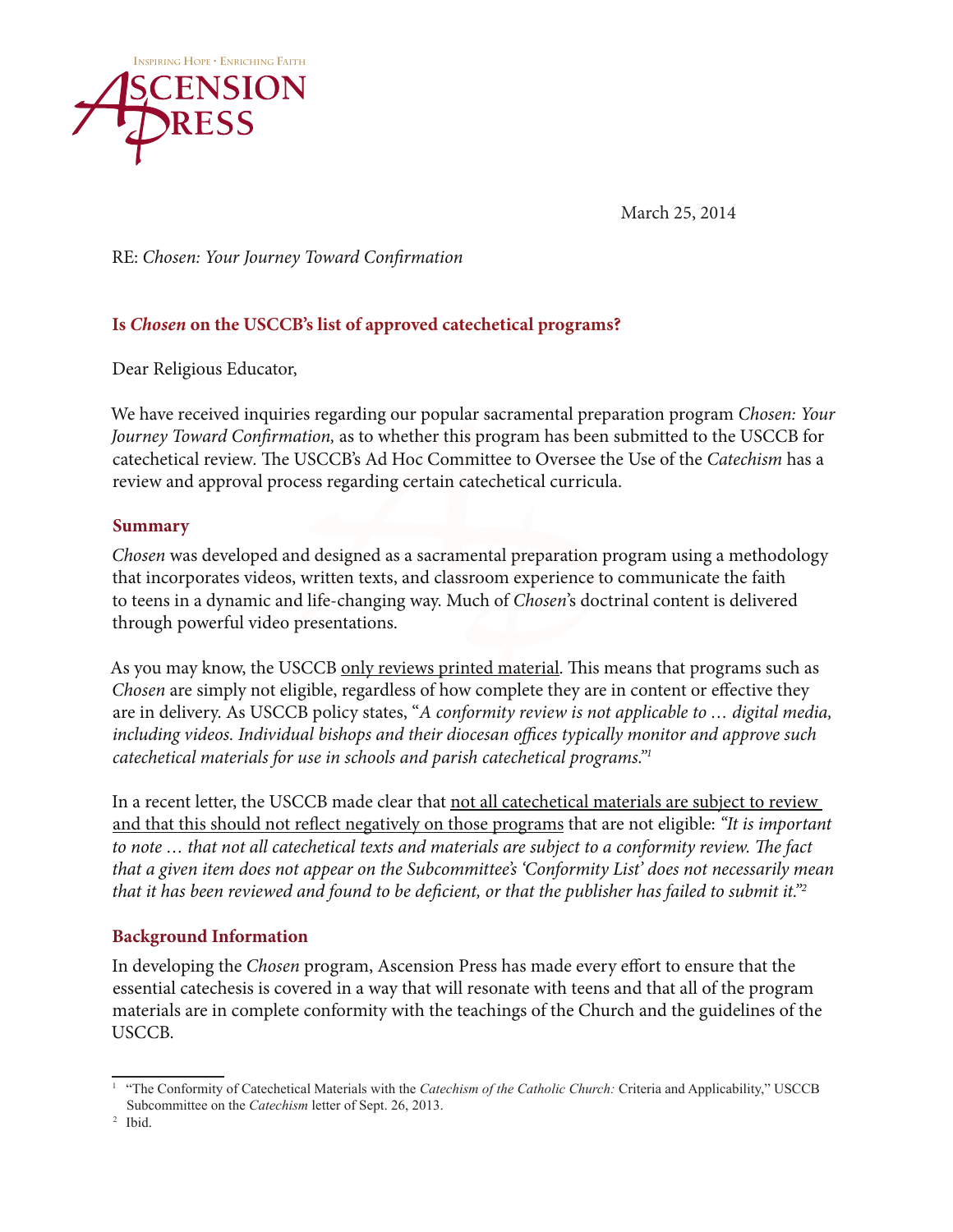### **Has** *Chosen* **been granted the** *Imprimatur***?**

Yes. *Chosen* has been granted the *Imprimatur* by the Most Reverend Charles J. Chaput, O.F.M. Cap., Archbishop of Philadelphia.

According to our discussions with the USCCB, any catechetical program that holds an *Imprimatur* may be approved by a local ordinary for use by parishes within his diocese. I have included with this letter a partial list of the many endorsements the *Chosen* program has received from bishops and religious educators throughout the country.

Thank you for your time. If you have additional questions regarding this or any other aspect of the *Chosen* program, please contact Lynn Klika at LKlika@AscensionPress.com or by calling 1-800- 376-0520, ext. 221.

Sincerely,

Matthew Pinto *President* Ascension Press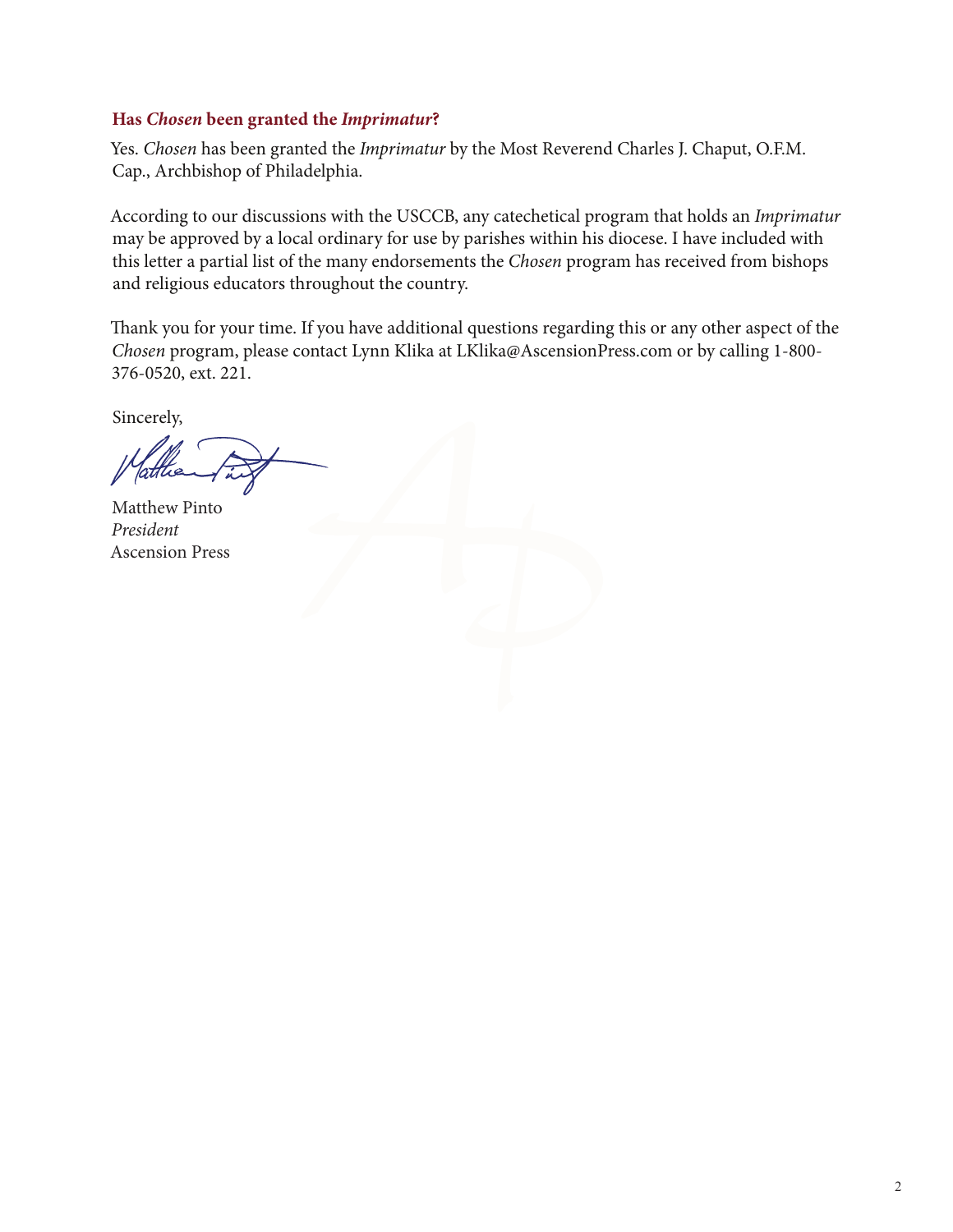### **Endorsements for** *Chosen*

"Teens who experience *Chosen* will find themselves drawn deeply into the beauty of Catholicism and the love of Jesus Christ. In a world searching for meaning, *Chosen* speaks to the hearts and minds of our youth through comprehensive materials and engaging videos taught by an impressive array of presenters. This is a new level of catechesis that uses modern methods to transmit eternal truths. I'm grateful to Chris Stefanick, Ron Bolster, and the entire team at Ascension Press for creating this program."

- *Most Reverend Charles J. Chaput, O.F.M. Cap., Archbishop of Philadelphia*

"*Chosen* speaks to youth in their language, from their culture, and with the enduring love of Jesus Christ. *Chosen* is a thoroughly Catholic confirmation program from the heart of the New Evangelization. Chris Stefanick and his collaborators have combined experience, wisdom, and the best tools of contemporary media to develop a compelling and comprehensive catechesis that strives to form lifelong disciples for Jesus Christ."

- *Most Reverend James D. Conley, Bishop of Lincoln*

"*Chosen* is attention-getting, attention-holding, and attention-deepening. The superbly produced videos grab the viewer's attention with a well-paced mixture of attractive images and music that enhance the story they help to tell. The distinctive personalities of the presenters hold the viewer's attention with their enthusiasm for topics they obviously know and love. What they teach deepens attention because its content is substantial, thought-provoking, and explicitly wellgrounded in the *Catechism*. The texts for students, sponsors, and parents echo the images and themes of the videos, which in turn reinforce the reading material with brief weekly reviews.

*Chosen* exemplifies Catholic diversity-in-unity. The widely differing life experiences of a host of talented presenters—men and women, priests and laity—offer converging, convincing testimony to the Truth of the Way and the Life they have found in Christ's Church. This program engagingly invites young people to follow their example. I do not doubt it will help many make the choice to do so."

- *Most Reverend Liam Cary, Bishop of Baker*

"I find *Chosen* to be a well-organized, informative, and inspirational Confirmation program. The materials are comprehensive, engaging, and very practical. Furthermore, the catechesis on the videos is presented an interesting and relatable fashion. The materials for parents and sponsors are engaging as well. I believe this program would be very useful for parishes in our diocese."

- *Most Reverend Michael Baker, Bishop of Oakland*